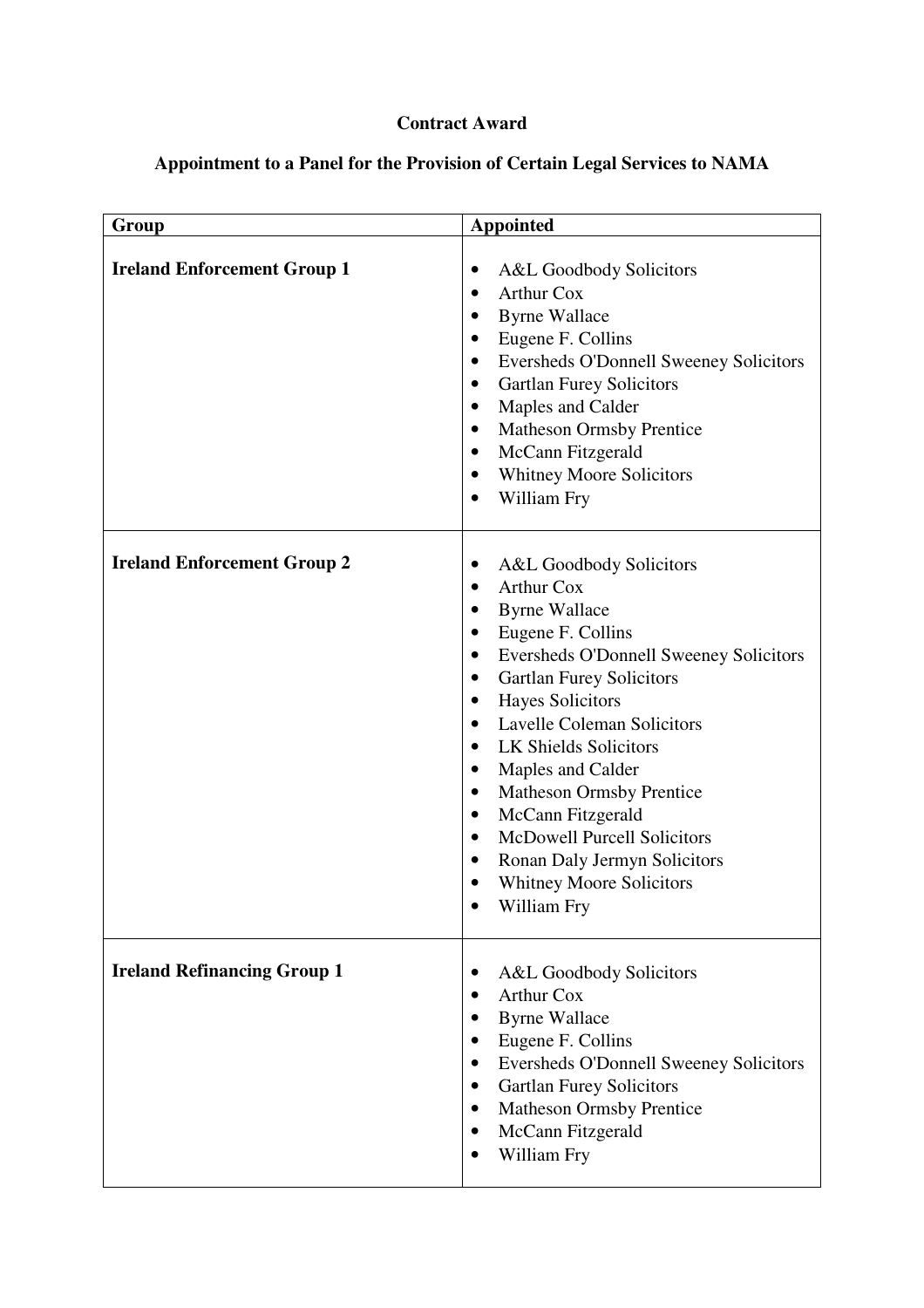| <b>Ireland Refinancing Group 2</b> | A&L Goodbody Solicitors<br>$\bullet$<br><b>Arthur Cox</b><br>$\bullet$<br><b>Beauchamps Solicitors</b><br>٠<br><b>Byrne Wallace</b><br>$\bullet$<br>Eugene F. Collins<br>$\bullet$<br>Eversheds O'Donnell Sweeney Solicitors<br>$\bullet$<br><b>Gartlan Furey Solicitors</b><br>$\bullet$<br>Mason Hayes + Curran<br>$\bullet$<br><b>Matheson Ormsby Prentice</b><br>$\bullet$<br>McCann Fitzgerald<br>$\bullet$<br><b>McDowell Purcell Solicitors</b><br>$\bullet$<br>Ronan Daly Jermyn Solicitors<br>$\bullet$<br>William Fry<br>$\bullet$                                                                                                                 |
|------------------------------------|--------------------------------------------------------------------------------------------------------------------------------------------------------------------------------------------------------------------------------------------------------------------------------------------------------------------------------------------------------------------------------------------------------------------------------------------------------------------------------------------------------------------------------------------------------------------------------------------------------------------------------------------------------------|
| <b>UK Enforcement Group 1</b>      | A&L Goodbody Solicitors<br>$\bullet$<br>Allen & Overy LLP<br>٠<br><b>Arthur Cox</b><br>$\bullet$<br><b>Ashurst LLP</b><br>$\bullet$<br><b>Brodies LLP</b><br>$\bullet$<br><b>Burness LLP</b><br>$\bullet$<br><b>C&amp;H Jefferson Solicitors</b><br>$\bullet$<br><b>Carson McDowell</b><br>$\bullet$<br>Denton Wilde Sapte LLP<br>$\bullet$<br>DLA Piper UK LLP<br>$\bullet$<br>Dundas & Wilson LLP<br>$\bullet$<br>Herbert Smith LLP<br>$\bullet$<br>Hogan Lovells International LLP<br>$\bullet$<br>John McKee & Son Solicitors<br>Simmons & Simmons<br><b>Taylor Wessing LLP</b><br>٠<br><b>Tods Murray LLP</b><br>$\bullet$<br><b>Tughans Solicitors</b> |
| <b>UK Enforcement Group 2</b>      | A&L Goodbody Solicitors<br>٠<br>Allen & Overy LLP<br>$\bullet$<br><b>Arthur Cox</b><br><b>Brodies LLP</b><br>$\bullet$<br><b>Burness LLP</b><br>٠<br><b>C&amp;H Jefferson Solicitors</b><br>٠<br>Carson McDowell<br>$\bullet$<br>Denton Wilde Sapte LLP<br>$\bullet$<br>DLA Piper UK LLP<br>$\bullet$<br>Dundas & Wilson LLP<br>$\bullet$<br>Eversheds LLP                                                                                                                                                                                                                                                                                                   |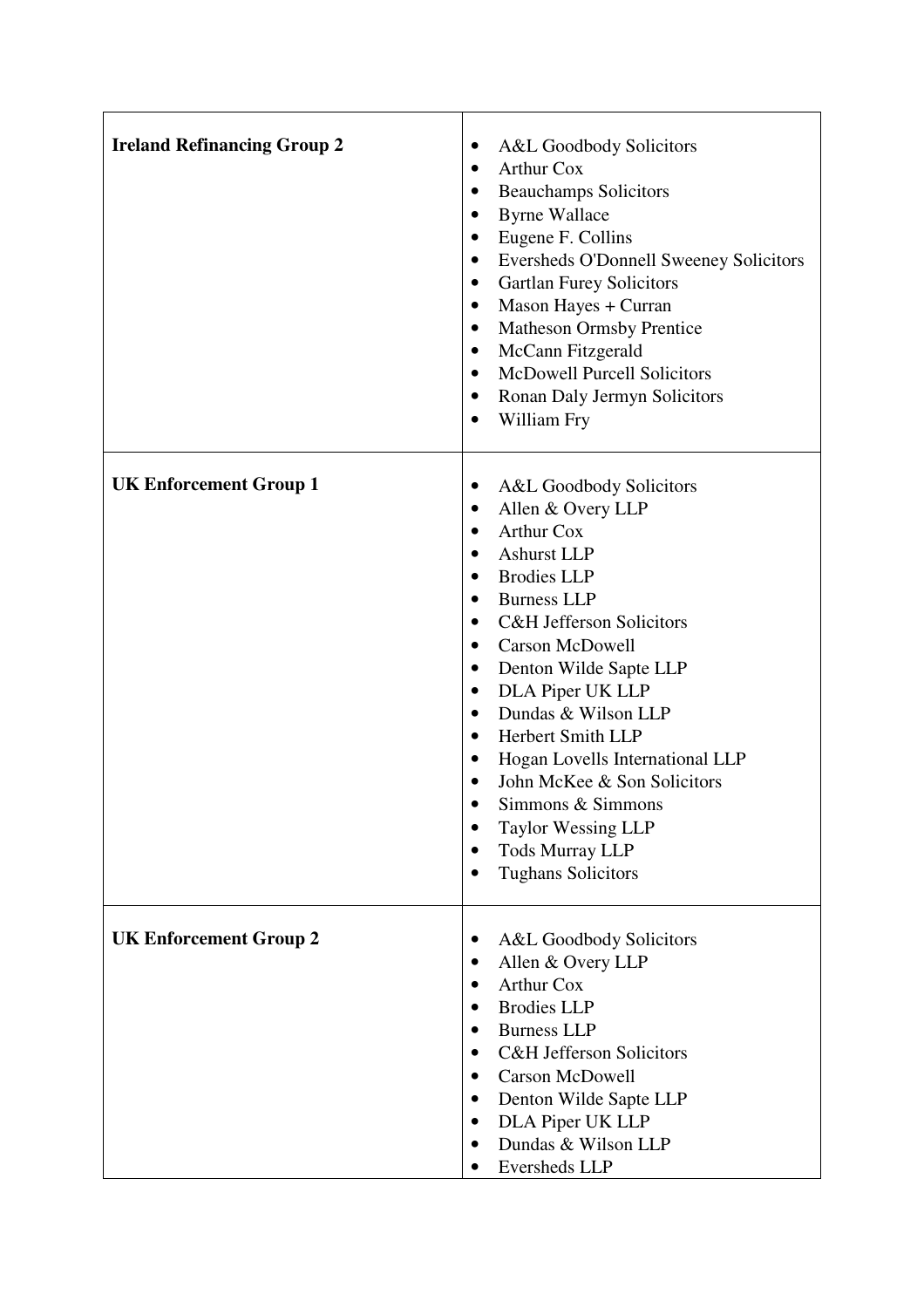|                               | Hogan Lovells International LLP<br>$\bullet$<br>John McKee & Son Solicitors<br>$\bullet$<br><b>MacFarlanes LLP</b><br>$\bullet$<br>Nabarro LLP<br>$\bullet$<br>Simmons & Simmons<br>$\bullet$<br><b>Taylor Wessing LLP</b><br>٠<br><b>Tods Murray LLP</b><br>$\bullet$<br><b>Tughans Solicitors</b><br>$\bullet$<br>Wragge & Co LLP<br>$\bullet$                                                                                                                                                                                                                                                                                                                                                                                     |
|-------------------------------|--------------------------------------------------------------------------------------------------------------------------------------------------------------------------------------------------------------------------------------------------------------------------------------------------------------------------------------------------------------------------------------------------------------------------------------------------------------------------------------------------------------------------------------------------------------------------------------------------------------------------------------------------------------------------------------------------------------------------------------|
| <b>UK Refinancing Group 1</b> | A&L Goodbody Solicitors<br>$\bullet$<br>Allen & Overy LLP<br>٠                                                                                                                                                                                                                                                                                                                                                                                                                                                                                                                                                                                                                                                                       |
|                               | <b>Arthur Cox</b><br>$\bullet$<br><b>Brodies LLP</b><br>$\bullet$<br><b>Burges Salmon LLP</b><br>$\bullet$<br><b>Burness LLP</b><br>$\bullet$<br><b>Carson McDowell</b><br>$\bullet$<br><b>Clifford Chance LLP</b><br>$\bullet$<br>Denton Wilde Sapte LLP<br>$\bullet$<br>DLA Piper UK LLP<br>$\bullet$<br>Dundas & Wilson LLP<br>$\bullet$<br>Eversheds LLP<br>$\bullet$<br>Herbert Smith LLP<br>$\bullet$<br>Hogan Lovells International LLP<br>$\bullet$<br>John McKee & Son Solicitors<br>$\bullet$<br>Nabarro LLP<br>$\bullet$<br>Olswang LLP<br>$\bullet$<br>Simmons & Simmons<br>$\bullet$<br>Slaughter and May<br><b>Taylor Wessing LLP</b><br><b>Tods Murray LLP</b><br>$\bullet$<br><b>Tughans Solicitors</b><br>$\bullet$ |
| <b>UK Refinancing Group 2</b> | A&L Goodbody Solicitors<br>٠                                                                                                                                                                                                                                                                                                                                                                                                                                                                                                                                                                                                                                                                                                         |
|                               | Allen & Overy LLP<br>$\bullet$<br><b>Arthur Cox</b><br>$\bullet$<br><b>Brodies LLP</b><br><b>Burges Salmon LLP</b><br>٠<br><b>Burness LLP</b><br>$\bullet$<br><b>Carson McDowell</b><br>$\bullet$<br><b>Clifford Chance LLP</b><br>٠<br>Denton Wilde Sapte LLP<br>٠<br>DLA Piper UK LLP<br>$\bullet$<br>Dundas & Wilson LLP<br>$\bullet$<br><b>DWF LLP</b><br>$\bullet$                                                                                                                                                                                                                                                                                                                                                              |